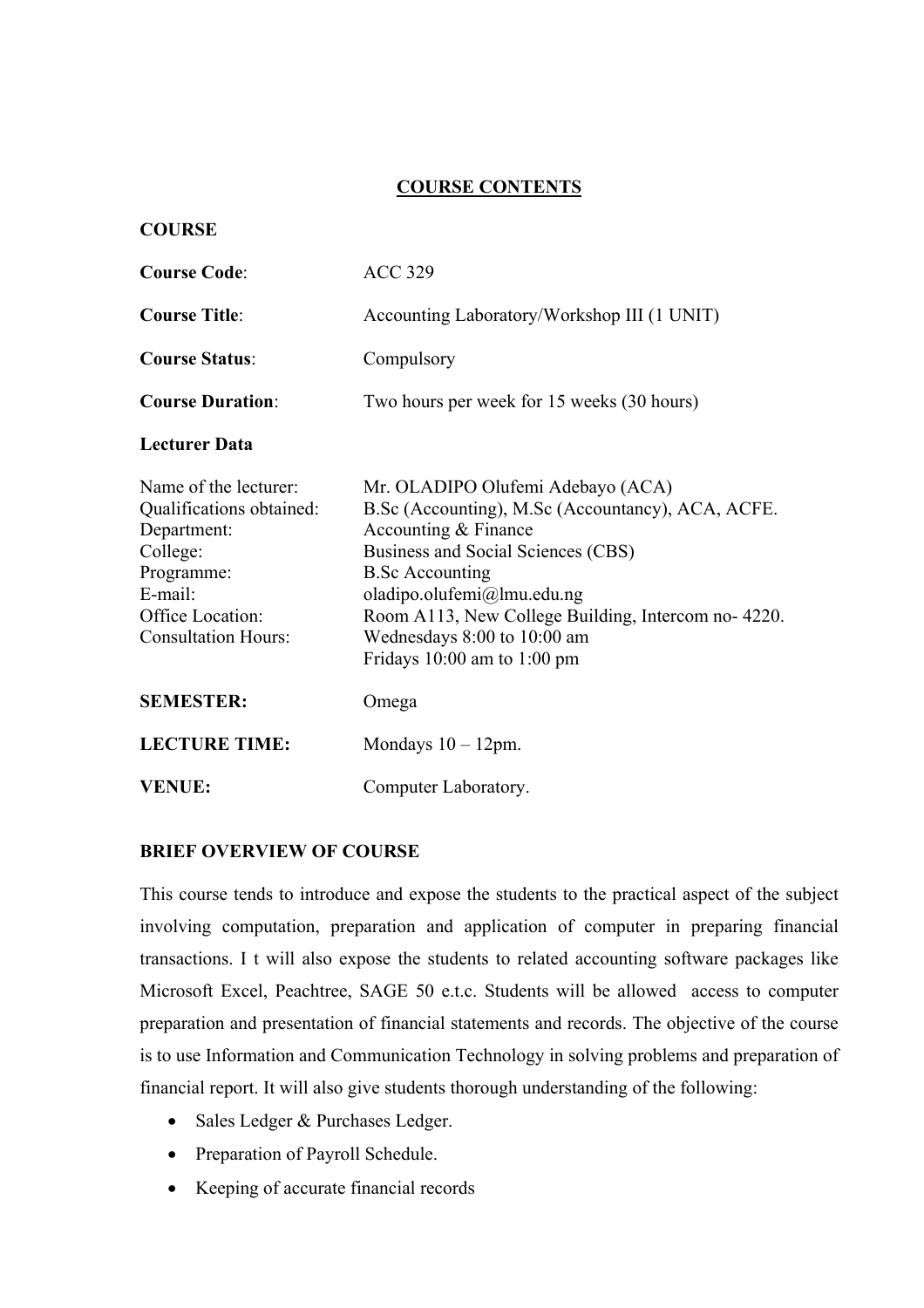- Extracting Trial Balance.
- Preparing financial reports.
- Preparation of Comprehensive Income Statement in line with IFRS.
- Preparation of Statement of Financial Position in line with IFRS.

## **COURSE OBJECTIVES/GOALS**

At the end of this course, the students should be able to understand:

- Application Software.
- Using Microsoft Excel to prepare Payroll.
- Management of data, create visually persuasive charts and graphs.
- Using Microsoft Excel to create an expense report, build formulas.
- Using Sage 50 to prepare payroll and maintenance of employee profile.
- Using Sage 50 to prepare Financial Report.

## **METHOD OF LECTURE DELIVERING AND TEACHING AIDS**

- 1. One hour of lecture and one hour of tutorial per week.
- 2. Lecturing will be complemented with both theory and practical aspect.
- 3. Lecturing to be aided by Audio Visual where and when necessary.

| S/N         | <b>TOPICS</b>                                                                                                                                                                                                                                         |
|-------------|-------------------------------------------------------------------------------------------------------------------------------------------------------------------------------------------------------------------------------------------------------|
| Week $1& 2$ | <b>CODING SYSTEM:</b><br>Introduction<br>Characteristics of a coding system in Accounting.<br>$\bullet$<br>Advantages of Coding System in Accounting.<br>$\bullet$<br>Practical Session.<br>$\bullet$                                                 |
| Week 3 & 4  | PEACHTREE ACCOUNTING PACKAGES:<br>Definition of Peachtree Package.<br>Various tasks perform by Peachtree<br>Set up and Create New Company<br>$\bullet$<br>Chart of Accounts.<br>Accounting Method-Accruals.<br>$\bullet$<br>Posting method-Real Time. |

## **COURSE OUTLINES**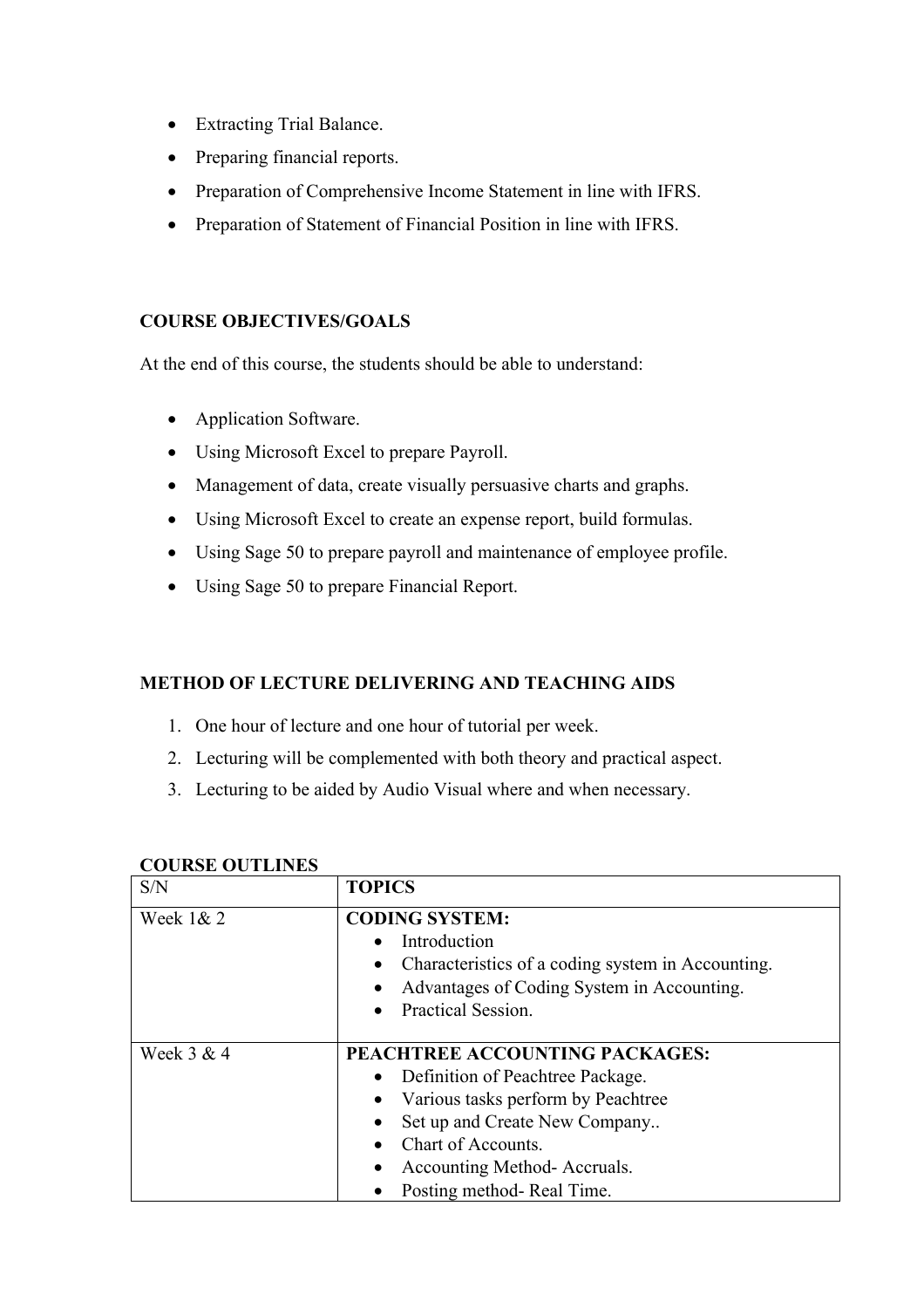|              | Accounting Periods-12 Calendar Months.                                                                                                                                                                                                                                                                                                                 |
|--------------|--------------------------------------------------------------------------------------------------------------------------------------------------------------------------------------------------------------------------------------------------------------------------------------------------------------------------------------------------------|
|              |                                                                                                                                                                                                                                                                                                                                                        |
| Week 5       | <b>CLASSIFICATION OF ACCOUNTS:</b><br>Introduction<br>Main and Sub Accounts-Assets and Liabilities.<br>Accounts Payables and Receivables.<br>Practical Session.                                                                                                                                                                                        |
| Week 6,7 & 8 | <b>APPLICATION OF PEACHTREE PACKAGE:</b><br>Inventory maintenance and List.<br>$\bullet$<br>Customers and Suppliers maintenance and List.<br>Preparation of Quotes, Sales Order, Receipts<br>and<br>Invoices.<br>Employee maintenance and preparation of payroll and<br>pay slips.<br>General Ledger and preparation of Reports.<br>Practical Session. |
| Week 9 & 10  | <b>Revision and MID SEMESTER TEST</b>                                                                                                                                                                                                                                                                                                                  |
| Week 11 & 12 | <b>SAGE 50 ACCOUNTING PACKAGE:</b><br>Introduction.<br>$\bullet$<br>Chart of Accounts and Maintenance of employee.<br>Using Sage 50 to prepare payroll and inventory.<br>Preparation of Reports.<br>Practical Session.                                                                                                                                 |
| Week 13 & 14 | <b>SAGE 50 &amp; PEACHTREE ACCOUNTING PACKAGE:</b><br>Introduction.<br>Comparison of the two packages.<br>Conformity with the International Financial Report<br>Standards and Local Standards.<br>Practical Session.                                                                                                                                   |
| Week 15      | General Revision and preparation for the Omega Semester<br>Exam.                                                                                                                                                                                                                                                                                       |

# **Practical Session**

Practical session will be immediately after each topic in the Computer Laboratory. Students will be given practical questions to solve using computer system and solution to the questions would be review together with the lecturer.